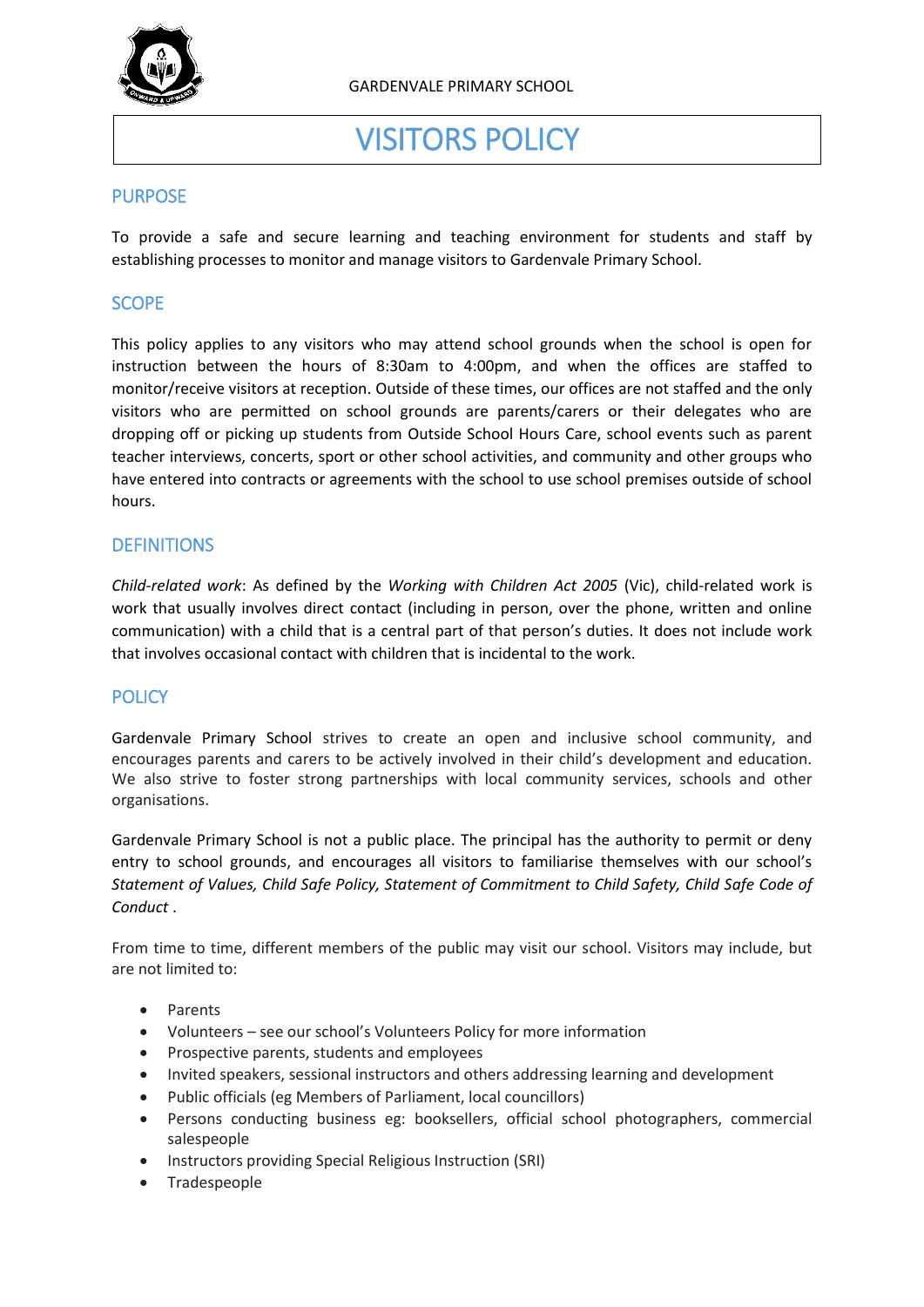### GARDENVALE PRIMARY SCHOOL



- Children's services agencies
- Talent scouts
- Department of Health and Human Services workers
- Victoria Police
- Persons authorised to enter school premises (eg Worksafe inspectors, health officers etc)
- Other Department of Education and Training staff (including allied health staff) or contractors
- NDIS therapists or other allied health or health practitioners

# Sign in procedure

All visitors to Gardenvale Primary School are required to report to the school office on arrival (see exceptions below in relation to parents/carers). Visitors must

- Record their name, mobile number, date and time of visit and purpose of visit on Compass.
- Provide proof of identification to office staff upon request
- Produce their valid Working with Children Check where required by this policy (see below)
- Wear a visitor's lanyard at all times
- Follow instruction from school staff and abide by all relevant policies relating to appropriate conduct on school grounds including Child Safety Code of Conduct, Sexual Harassment Policy, Workplace Bullying Policy, Respect for School Staff, Statement of Values
- Return to the office upon departure, sign out and return visitor's lanyard.

Gardenvale Primary School will ensure that our school's Child Safety Code of Conduct/Child Safety Statement of Commitment are available and visible to visitors when they sign in.

### **Requirements for visitors to produce a valid Working with Children Check card**

For Working with Children Check (WWC Check) and other suitability check requirements relating to parents/carers and other volunteers working with students please see our Volunteers Policy.

All visitors who are engaged in **child-related work** (see definition above) must have a valid WWC Check.

In some circumstances, visitors to Gardenvale Primary School who are **not** engaged in child-related work will also be required to produce a valid WWC Check depending on the particular circumstances of their visit. For example, Gardenvale Primary School will require a valid WWC Check for:

- **visitors who will be working regularly with children** during the time they are visiting, even though direct contact with children is not a central part of their normal duties
- **visitors (e.g. contractors)**, who will regularly be performing work at the school and in circumstances where they will be performing their work in an area where they will be unsupervised and around children.

Further background checks, including references, may also be requested at the discretion of the principal prior to access.

Visitors who will be working in areas away from students (e.g. a visiting auditor who will be located in the front office with administration staff) or who will be supervised and accompanied by a staff member during their visit e.g. a Member of Parliament, a journalist, a prospective parent on a school tour will not be required to have a WWC Check.